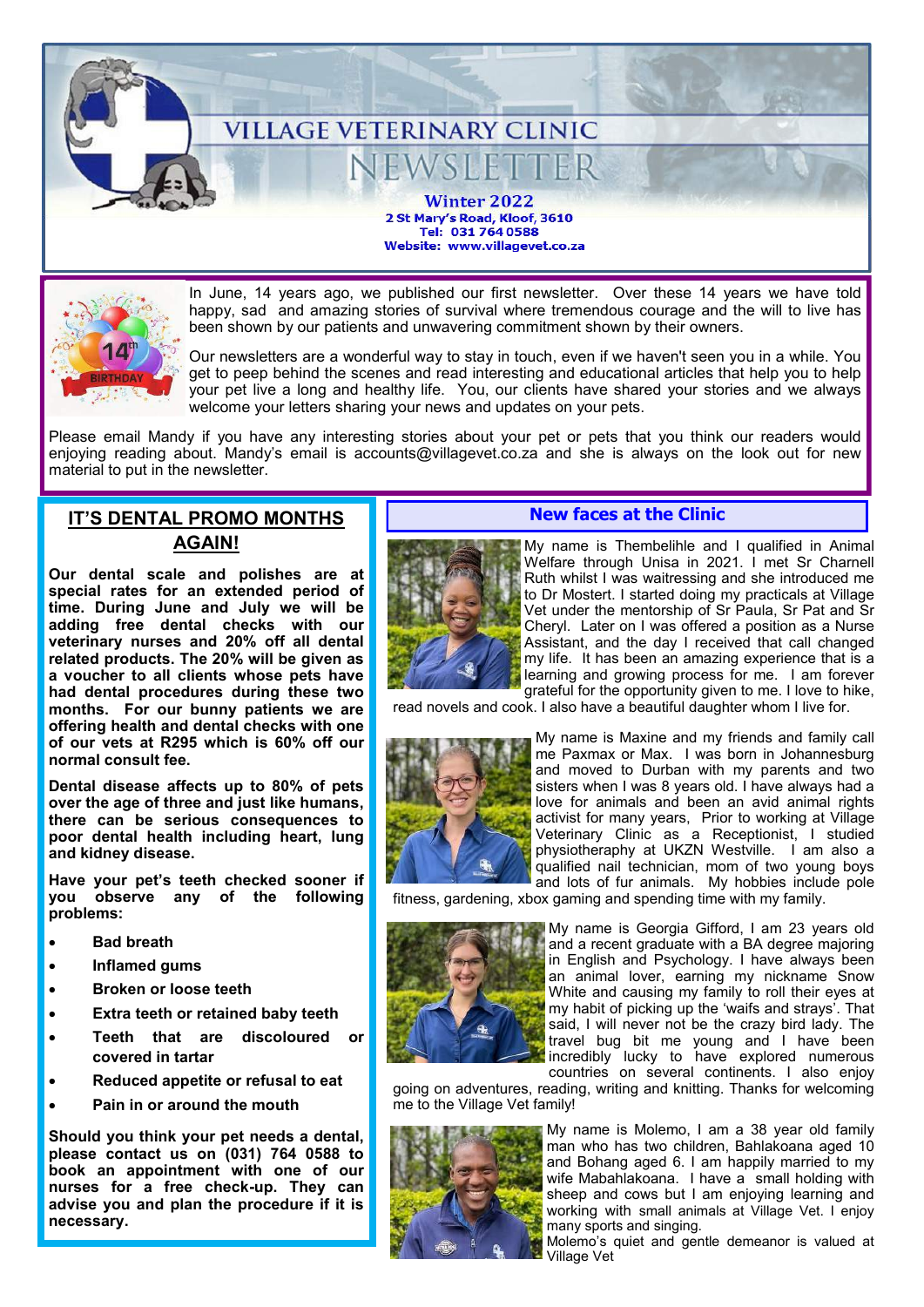#### **Apology letter from Lily the cat written On her behalf by her Dad, Eugene van de Lingen**

Dear Village Vet people,



My name is Lily and my Dad said I need to write you a letter because I have to say sorry for my behavior. \*rolls eyes\*

Apparently... when I was in your hospital I was very rude and may have

(innocent until proven guilty) hissed, growled, scratched and bitten one or more of the doctors and people who were helping me. In my defense, I was very sore and unhappy and you pushed all sorts of sharp needles into me. I was also missing my home and my Dad.

Not to mention YOU SHAVED MY TUMMY! So embarrassing. And then I heard you tell me Dad that I was a fatty and I need to go on a diet. The shame! My Dad says he is also gonna go on a diet with me cos we both fatties, so that helps a bit. But he's



more of a fatty than me, but don't tell him I said that!

But I am very very sorry for my bad behavior. I was not myself and I've learnt from this, I promise.

Right now I am feeling much better so thank you for fixing me. I have already been running around and playing with my favorite toy.

My Dad works at home so I have been helping him with that. Some of my favorite things to do are:

- Push all the pens off his table (they look better on the floor)
- Stand on his keyboard (It makes funny things happen on the computer monitor. Dad doesn't find it as funny. Weird.)
- Stand in front of the monitor (He needs to look at me more)
- Stand in front of the camera when he is on a Zoom call (everyone needs to look at me more)
- Sleep on his arm and watch him try and type with one hand (so many giggles. His left hand is useless)

Anyway, thank you again for fixing me and making me feel better. And sorry for being grumpy and fighty.

Love you, Lily



**Tails**

"They wag, they point, they tuck between legs, they thump on the floor. They can tell us a lot about the personality and mood of the dog they're attached to. But how much do you really know about your dog's tail?



When we think of a dog's tail, we normally think of it wagging in the air as a sign of happiness. But happiness isn't the only emotion that a dog's tail conveys. Dog tails can communicate feelings all the way from curiosity to agitation. When a dog wags his tail high and wags it back and forth, he's usually feeling pretty good. When he is interested in something, his tail is usually horizontal to the ground. A tucked tail indicates the dog is frightened or submissive. When the tail goes from horizontal to upright and becomes rigid, he is feeling threatened or challenged. A tail that is low and wagging indicates the dog is worried or insecure.

The tail has another vital role in communicating. Every time your dog moves his tail, it acts like a fan and spreads his natural scent around him. One of his most important odours comes from the anal glands, two sacs under the tail that contain a smelly liquid that is as unique among dogs as fingerprints are to us.

For some dogs, the tail acts as a counterweight to help them balance and make their turns more precise.

# **July school holidays**

The July school holidays are just around the corner and you need to start preparing for the safe keeping of your pets whilst you are away.

It is not easy to leave your beloved pets behind but it is comforting to know that they are in a safe, comfortable place while you are gone. If you are considering boarding your pets, ask your friends and your vet who they recommend and book them in as early as possible. If you wait too long, the facility may become fully booked.

If you don't want to put your pets into boarding kennels, consider hiring a pet sitter either to come in and feed your pets on a daily basis or alternatively to house sit for you. Knowing that your pet receives individual attention in your own home adds peace of mind. Remember to have your pets vaccinated at least 3 weeks in advance and this is particularly important with Kennel Cough vaccine.

Boarding Kennels will not accept an unvaccinated pet so make sure your pet's vaccinations are up to date.

Contact our ladies at reception for kennel recommendations and appointments for vaccinations.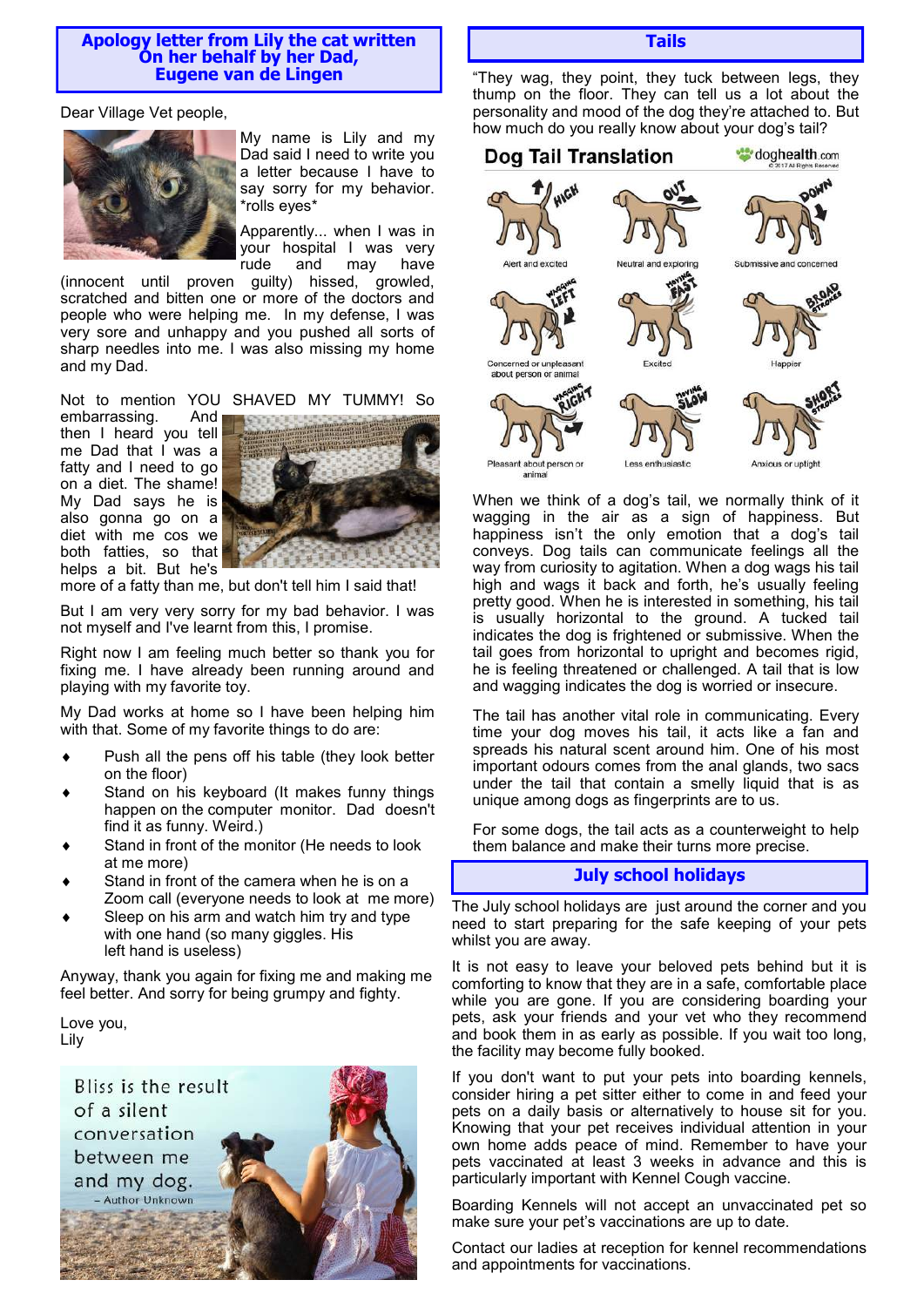## **Please keep your pets warm in winter hoursand Hospital Surgical procedures at Village Vet**

Please think of your pets in the cold weather. We are able to keep ourselves warm by lying in front of the television cuddled up in a nice thick warm blanket with a cup of hot chocolate or a glass of wine. Our pets are a different matter.

#### **Dogs and cats**



Whilst cats and small dogs can come inside and snuggle up in front of the fire or on your bed at night, a lot of owners do not allow their big dogs inside the house. A fur coat offers protection but when the temperatures drop, even dogs feel the awful chill. Please make sure that outside dogs have a kennel and/or

warm bedding in a sheltered spot to snuggle into.

Short-haired dogs, small or large and especially elderly dogs all feel the cold and need some protection from the chill.



Come in and visit our shop where we have a selection of jerseys and jackets for all sizes as well as nice warm beds,

blankets, duvets and mattresses. If you can't find what you're looking for, we can order it in for you - just ask at Reception.

**Exotic Birds** - Most pet bird species come from areas with warm, tropical climates and because their bodies are built to endure heat, cold weather can mean big trouble for an exotic bird with no protection. To make sure that winter weather



doesn't put your pet's health at risk, keep the following tips in mind when preparing for the changing seasons:

Move the cage away from doors and windows and away from icy drafts. Cover the cage at night to help maintain a comfortable temperature within your bird's environment. Try to seal off doors

and windows to temporarily insulate the room, keeping cold air out and the warm air in. The smoke and fumes from wood burning fireplaces and gas heaters can wreak havoc on a bird's respiratory system and many electric heaters contain non-stick coating, which is notorious for causing birds acute illness and death. Monitor closely for signs of exposure. A chilled bird is a bird with a lowered immune system. Keep an eye out for common symptoms of illness, such as puffing up, runny stools, loss of voice etc.

**Rabbits and guinea pigs** — They are hardy pets and enjoy cooler temperatures but shouldn't be exposed to any weather extremes. If you keep your rabbit outdoors, place the cage in

a protected spot away from the wind. The back and sides of the cage should be covered to protect them from wind and rain. In a severe storm, the top of the cage should be covered making sure your rabbit has enough fresh air to breathe. Add extra hay to the nest box for extra comfort and



insulation. Ideally, you should bring your rabbit indoors when the temperature plummets or during storms. Just make sure the cage is away from any heating elements and keep your rabbit in the coolest part of the house, your garage or shed.

A word of caution though, be sure the area is well ventilated and free from any fumes. Whatever the weather, the cage needs regular cleaning. It's very important for your rabbit to always have fresh water available and extra food to keep him warm. If it's too cold for you, it's probably too cold for your rabbit.

At Village Veterinary Clinic we pride ourselves in the care we take of all our patients undergoing surgical procedures, whether it is a spay a neuter or more intricate orthopaedic surgery. All surgical cases are given premedication and an analgesic (pain killer) prior to the anaesthetic. They are then given an initial intravenous anaesthetic through an intravenous catheter; just enough to allow an endotracheal tube to be passed into the throat so that a safe gas anaesthetic can be introduced.

The whole time the patient is in theatre, its heart rate, respiration and anaesthetic levels are monitored by one of our nursing staff. Once out of theatre, the patient is individually monitored



until fully awake and able to return to its cage. All patients are sent home with analgesics to see them through the periods they are likely to be in pain after the surgery. Depending on the procedure, the patient will go home with antibiotics as a precautionary measure. On discharge the owner is given information on post-operative care and shown how to medicate the patient should it be necessary. We believe in giving our patients the best treatment possible and so our costs may be a little higher than elsewhere.

All spays and neuters at Village Veterinary Clinic are subsidised, which is our contribution towards assisting to reduce the number of unwanted animals in KZN.

#### **The human - animal triangle**

When an animal is taken ill and is under veterinary care there should be a triangular connection between the animal, the owner and the veterinarian. Everyone needs to work together to make the animal well again. If this connection is not happily in place, then the restoration of the animal to health is compromised.

We fully understand that an owner may be very stressed about their sick or injured animal. However they must understand that for the vet to be able to help the animal, a certain amount of interaction with the owner is paramount, particularly when the animal is first brought into the hospital. The seemingly endless unimportant — to the owners — questions asked by the vet are all questions that are crucial in assisting the clinician to come to a diagnosis which then aids in planning a course of action.

An overly concerned owner who does not listen to what they have been told by the nurses or vets and telephones many times a day for an update is counter productive. An in-hospital patient, not in an intensive care situation, is very unlikely to change from one hour to the next. Telephoning multiple times a day to ask about a pet is very disruptive, and prevents our staff from treating patients needing immediate care.

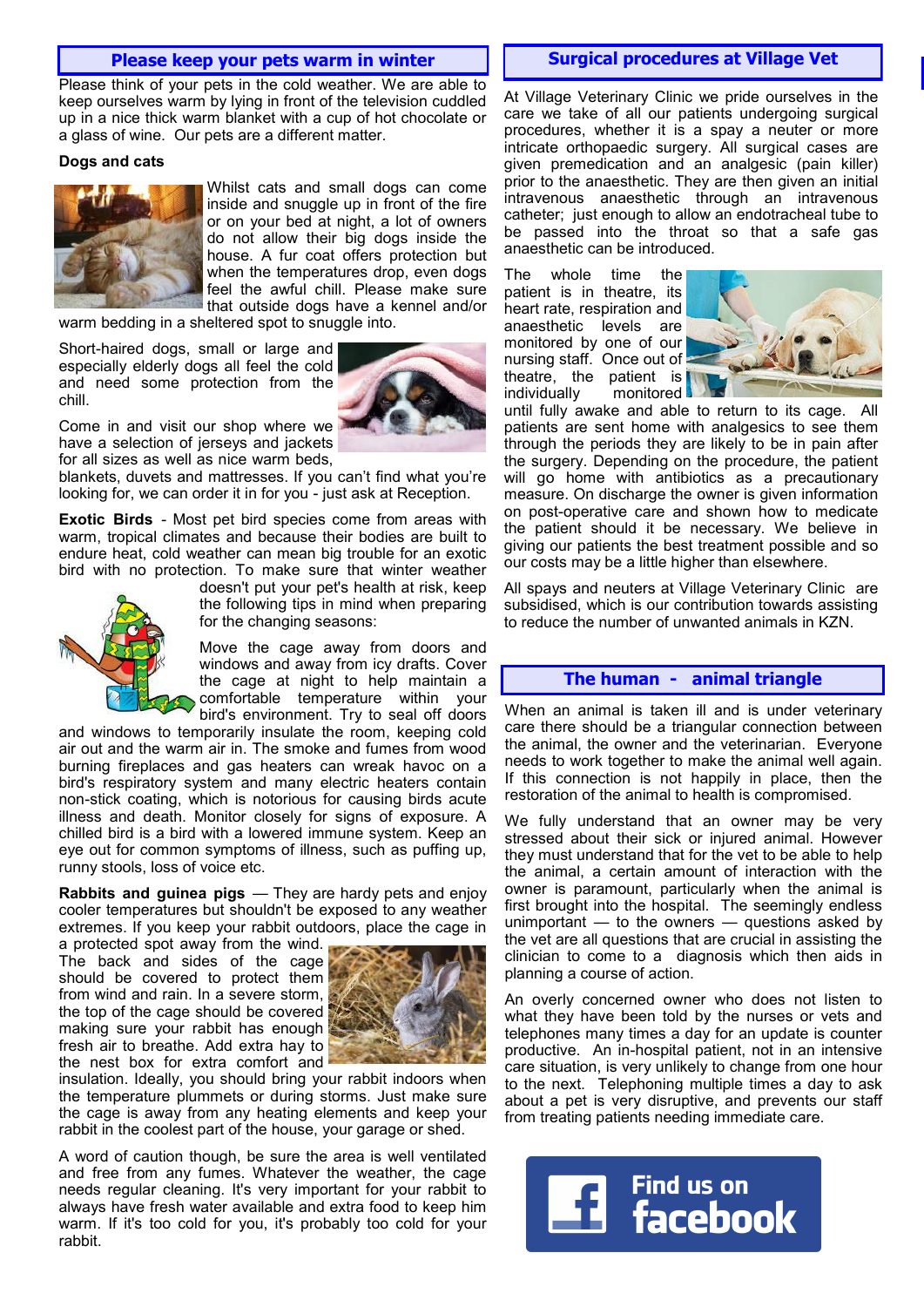# **Tips for converting your avian pet to pellets**

As with any pet, a balanced nutritional diet is of utmost importance. The ideal would be to mimic their natural diet but in most cases this is not possible. Due to variations in species, avian diets can differ. For example, budgies and cockatiels can do well on seed-based diets where parrots perform poorly. With a balanced pellet diet, vegetables and some fruit should also be on offer.

Diets consisting of predominantly sunflower seed are deficient in more than twelve nutrients. These include calcium, vitamin D, vitamin A, vitamin K, amino acids (lysine and methionine), B vitamins, manganese, zinc, iron, iodine and selenium. Sunflower seeds also contain very high amounts of fat that can lead to obesity, arteriosclerosis, poor feather quality, seizures and an increased susceptibility to disease.

A formulated pelleted diet is the best way to provide a nutritionally balanced diet for your pet. If your bird has been eating the same seed-based diet for years it could be a daunting task. Some birds take to a new diet quickly but some could take months. Every bird is different and some require a different approach

- 1. Birds are flock feeders and usually eat what the "flock' eats. Pretend that you are eating the new pellets and offer / hand -feed your pet.
- 2. Try putting a few of the new pellets in their normal food. Every week take a bit of their old food out and add a few more pellets steadily over a couple of weeks. Most stubborn



birds will throw the new pellets out or ignore them but over time will get curious. As soon as they start crushing the pellets the battle is half won.

3.Try feeding pellets only in the mornings when they are hungry. If they have

not eaten anything by midday, give them some of their regular food. Continue this for a few days. If they do not take to this method after two weeks, or start loosing weight, try some of the other methods.

- 4. Try feeding pellets only and nothing else. This method is not ideal but has worked in some birds. If they have not taken to the new diet in two days consider some of the other methods.
- 5. Soak the pellets in water or fruit juice to make them more appealing.
- 6. Try making toys out of the new pellets by hiding them in small boxes that the birds can destroy, or string them into chains to play with.
- 7. Try different brands as some birds have taste preferences.
- 8. Mix some pellets with vegetable baby food such as sweet potatoes, carrots, peas or green beans. (Do not leave in the cage very long due to the risk of bacterial or fungal growth.)

Ensure you monitor your birds weight during the conversion period. A healthy bird can withstand losing 10% of their weight. Lastly don't give up too quickly – the benefits far outweigh the effort.

# **AFTER HOURS EMERGENCY:**

**Westville Veterinary Hospital 031 267 8000**

# **CANCER AWARENESS**

#### **EARLY WARNING SIGNS OF CANCER IN CATS: & DOGS**

- Enlarged or changing lumps and bumps
- Sores that do not heal
- Chronic weight loss or weight gain
- Change in appetite
- Persistent cough
- Persistent lameness or stiffness
- Unpleasant mouth odour
- Difficulty breathing, eating or swallowing
- Difficulty urinating or defecating
- Bleeding or discharge from any opening



Make an appointment with us if you have noticed any of these warning signs in your pet.

## **Vaccinations save lives**

As much loved and loyal companions, your pets depend on you to keep them healthy. Vaccinating is one of the most important preventative measures you can take for the health of your dog or cat. They help protect them from viral and bacterial diseases. Whether your pet spends time indoors or outdoors, at some time in his life he may be at risk of exposure to infectious diseases. Vaccinating your pet is the least costly way of preventing disease and is less costly than treating for a serious illness that could have been prevented.

Puppies and kittens are as vulnerable as they are adorable and their immature immune systems can't fight off diseases as well as older dogs and cats. That is why puppies and kittens need vaccinations several times during the first few months of life namely at 6-8 weeks, 12 weeks and 16 weeks during their first year.

**By law all dogs and cats in South Africa have to be vaccinated against rabies.** This disease is a killer and a terrible way to die. By protecting your pet you also protect your family against this devastating disease. Remember, once infected there is no cure for rabies and it is fatal.

#### **As responsible pet owners we need to realise that there are some things that our pets should not be without:**

- **1. Annual vaccinations**
- **2. Good nutrition**
- **3. All year round flea control**
- **4. Regular deworming**